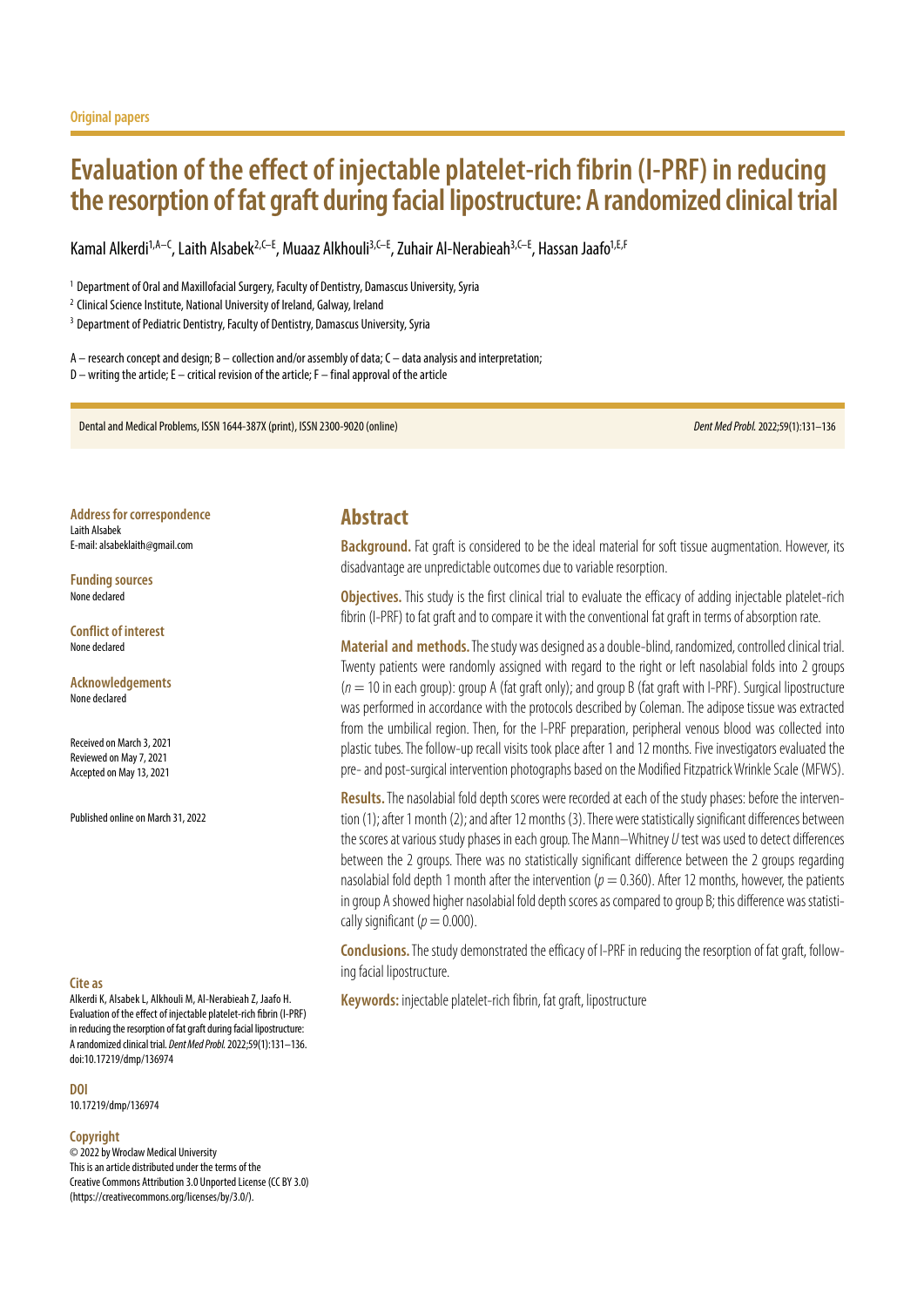# **Introduction**

Autologous fat grafting has proven to be an excellent choice of treatment for the correction of acquired and congenital facial deformities.1 Fat graft is considered to be the ideal material for soft tissue augmentation, since fat occurs in abundance, can be easily harvested from different body parts, has host compatibility, and is non-immunogenic.<sup>2,3</sup> Despite these merits, fat grafting techniques have a major disadvantage, namely a high resorption rate due to their failure to stimulate neoangiogenesis. Therefore, multiple attempts are often needed to correct facial defects with fat grafting.4

Since post-transplant revascularization is crucial for the retention of fat graft, several methods have been suggested to stimulate neoangiogenesis. Many strategies to induce revascularization have been proposed, including the use of growth factors. Basic fibroblast growth factor (b-FGF) and vascular endothelial growth factor (VEGF) have shown promising results in promoting angiogenesis and increasing vessel density, thus enhancing graft quality and survival.5,6 Other growth factors, such as insulin-like growth factor (IGF), erythropoietin, and platelet-derived growth factor (PDGF), have also been demonstrated to have a positive effect on the survival of fat graft.<sup>7,8</sup> Unfortunately, the direct use of growth factors is of limited clinical utility due to their short half-lives and the risk of tissue hyperplasia.9

Platelet-rich plasma (PRP) was the first plasma concentrate developed in 1998.10 When platelets are activated, they release various bioactive proteins, which are condensed in alpha granules along with other growth factors to increase the process of tissue repair and regeneration. $^{11}$ Platelet-rich plasma requires the addition of bovine thrombin or calcium ions upon initial blood collection to activate PDGFs, which is followed by the use of anticoagulants to generate a fluid concentrate after centrifugation.12 The drawback of using PRP is that the growth factors are released excessively after adding coagulants such that they reach their peak concentration at the first hour and decrease significantly thereafter.<sup>13,14</sup>

Despite the fact that PRP has shown some improvement in facial skin appearance and texture, the clinical use of PRP is limited due to the heterogeneity of the employed preparation and administration techniques, and the lack of standardization of outcome measures.15 Moreover, there are concerns over the use of thrombin and anticoagulants, as it may interfere with wound healing by inhibiting the clotting process.<sup>16</sup> To overcome these challenges, a second-generation platelet concentrate, platelet-rich fibrin (PRF), was introduced.<sup>17</sup>

The use of PRF is a totally autologous technique that involves a one-step centrifugation process and does not require any exogenous material. Platelet-rich fibrin has demonstrated advantages when used for the soft and bony tissue healing process, and in enhancing the survival rate of fat graft.18 In 2014, an injectable fluid form of PRF (I-PRF) was developed by reducing the force of centrifugation. The use of a lower centrifugation speed selectively augments growth factors, platelets and leukocytes within the PRF fluid matrix.19,20 Platelets and cytokines are hitched in the I-PRF fibrin matrix after injection, resulting in the slow and gradual release of growth factors over time.21 Injectable PRF has reportedly been used in various oral and maxillofacial procedures, such as root surface biomodification and gingival augmentation.<sup>22,23</sup>

To the best of our knowledge, this study is the first clinical trial to evaluate the efficacy of adding I-PRF to fat graft and to compare it with the conventional fat graft in terms of absorption rate.

# **Material and methods**

The Ethics Committee of the Faculty of Dentistry of Damascus University, Syria, provided ethical approval for this study. Informed written consent forms that described the purpose and scope of the study were signed by the participants. The study was designed as a double-blind, randomized, controlled clinical trial. It was recorded in the German Clinical Trials Register (DRKS – Deutschen Register Klinischer Studien) (ID: DRKS00023758). The CONSORT (Consolidated Standards of Reporting Trials) statement was used; the CONSORT flow diagram illustrating the research process is presented in Fig. 1.

### **Sample size determination**

The sample size was calculated using the G\*Power software, v. 3.1 (https://www.psychologie.hhu.de/arbeitsgruppen/allgemeine-psychologie-und-arbeitspsychologie/gpower). The significance level was set at 0.05 and the power of the study was set at 95%. The sample size was determined to be a total of 20 patients randomized for treatment group A or B (10 patients in each arm).



Fig. 1. Flow diagram of the study design according to the CONSORT (Consolidated Standards of Reporting Trials) 2010 Statement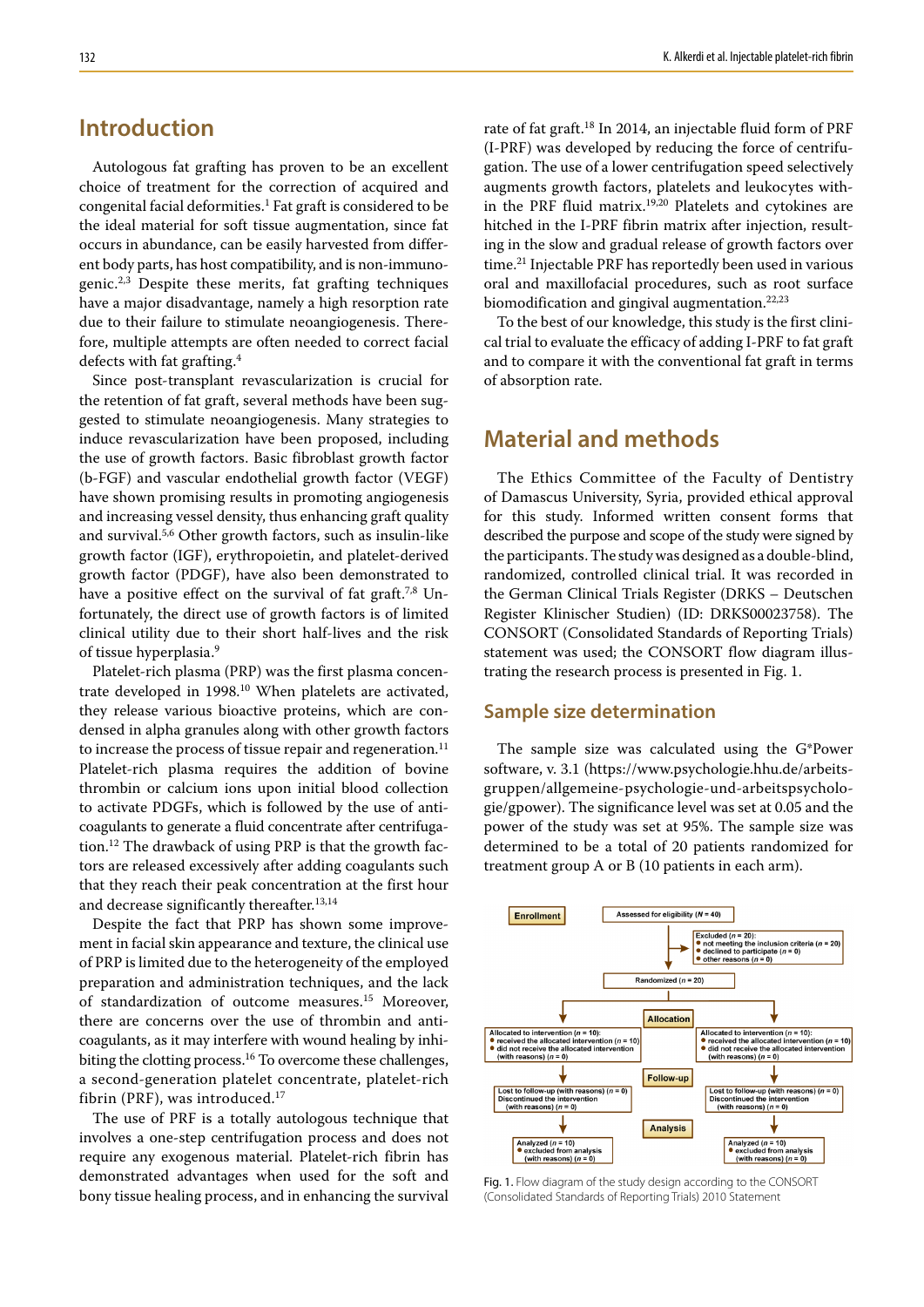## **Selection of participants**

Twenty participants were selected from the patients attending the Department of Oral and Maxillofacial Surgery at the Faculty of Dentistry, Damascus University, according to the following inclusion and exclusion criteria as assessed by an experienced investigator:

- inclusion criteria: patients aged 18 years or older; and patients with a visible wrinkle score of 2 or 3 based on the Modified Fitzpatrick Wrinkle Scale (MFWS)<sup>24</sup> (moderate to deep wrinkles);
- exclusion criteria: patients under 18 years of age; patients with any systemic disease that affects the inflammatory response; patients who have previously underwent facial reconstruction surgery with the use of fat or any other filler; and patients with bleeding disorders (hemophilia, von Willebrand disease).

### **Allocation method**

The participants were blinded to the kind of treatment applied. The units for randomization were treatment A or treatment B. An opaque envelope was used in the allocation process and each participant drew a lot from the envelope. The 2 kinds of treatment were as follows:

- treatment A  $(n = 10)$  the injection of fat graft into the nasolabial fold; and
- treatment B  $(n = 10)$  the injection of fat graft with I-PRF into the nasolabial fold.

#### **Outcome measurement**

The follow-up recalls were conducted after 1 and 12 months. Five investigators evaluated the pre- and postsurgical intervention photographs based on MFWS. All examiners were blinded as to which side received treatment A or B, as well as to other reviewers' responses. They were asked to provide the corresponding score from 0 to 3 based on MFWS (Table 1).

Table 1. Modified Fitzpatrick Wrinkle Scale (MFWS) (the evaluation of wrinkle depth is based on the assessors' estimation rather than a physical measurement)

| Score         | <b>Discretion</b>                                                      |
|---------------|------------------------------------------------------------------------|
| 0             | no wrinkle; no visible wrinkle, a continuous skin line                 |
| 0.5           | very shallow yet visible wrinkle                                       |
| 1             | fine wrinkle; visible wrinkle and slight indentation                   |
| 1.5           | visible wrinkle and clear indentation<br>(wrinkle depth <1 mm)         |
| $\mathcal{P}$ | moderate wrinkle; clearly visible wrinkle<br>(wrinkle depth of 1-2 mm) |
| 2.5           | prominent and visible wrinkle<br>(wrinkle depth >2 mm and <3 mm)       |
| 3             | deep wrinkle; deep and furrow wrinkle<br>(wrinkle depth >3 mm)         |

### **Fat preparation**

Surgical lipostructure was performed in accordance with the protocols described by Coleman.25 The adipose tissue was extracted from the umbilical region. The extraction was carried by means of a special aspiration nozzle with a diameter of 3 mm and a length of 15 cm, with foam ends and openings on both sides. Approximately 60 mL of fat was extracted; there were variations between the patients depending on the indication and the amount required for re-injection. The next step in the preparation process was the centrifugation of the extracted tissue. The 10-milliliter syringes were sealed and centrifugation was performed for 3 min at a speed of 3,000 rpm. Once centrifuged, the syringe contents were divided into 3 layers. The upper layer included triglycerides from the damaged adipocytes; this part is usually eliminated. The middle layer contained adipocytes, which were grafted. The bottom layer contained primarily blood debris, which was eliminated when the syringe was withdrawn.

### **I‑PRF preparation**

At the start of each treatment session, 40 mL of peripheral venous blood was collected into a sterile 10-milliliter plastic PRF tube without an anticoagulant and centrifuged immediately at room temperature, using a low relative centrifugal force of 700 rpm for 3 min.<sup>26</sup>

### **Combination of I‑PRF and fat**

The activation of coagulation and central forces formed 2 layers in the tube – a liquid top layer that represented I-PRF, which was drawn into a new sterile tube for use, and a lower layer that contained red blood cells, which was removed. According to Coleman's technique,<sup>27</sup> the resulting I-PRF was mixed with fat graft material and injected into the face. The harvested tissue was added gradually. Cannulas of various lengths and shapes were used to reduce the risk of hematoma formation, and lateral injection apertures were used to avoid injection into blood vessels.

#### **Statistical analysis**

The level of significance (*p*-value) and the power of the study were set at 0.05 and 90%, respectively. The Friedman test was applied to study differences in the depth of the nasolabial folds between the study phases in each group. The post hoc Wilcoxon test was used to show differences more precisely. In addition, the Mann–Whitney *U* test was carried out to study differences between the 2 groups. The IBM SPSS Statistics for Windows software, v. 23.0 (IBM Corp., Armonk, USA), was used to perform the statistical analysis.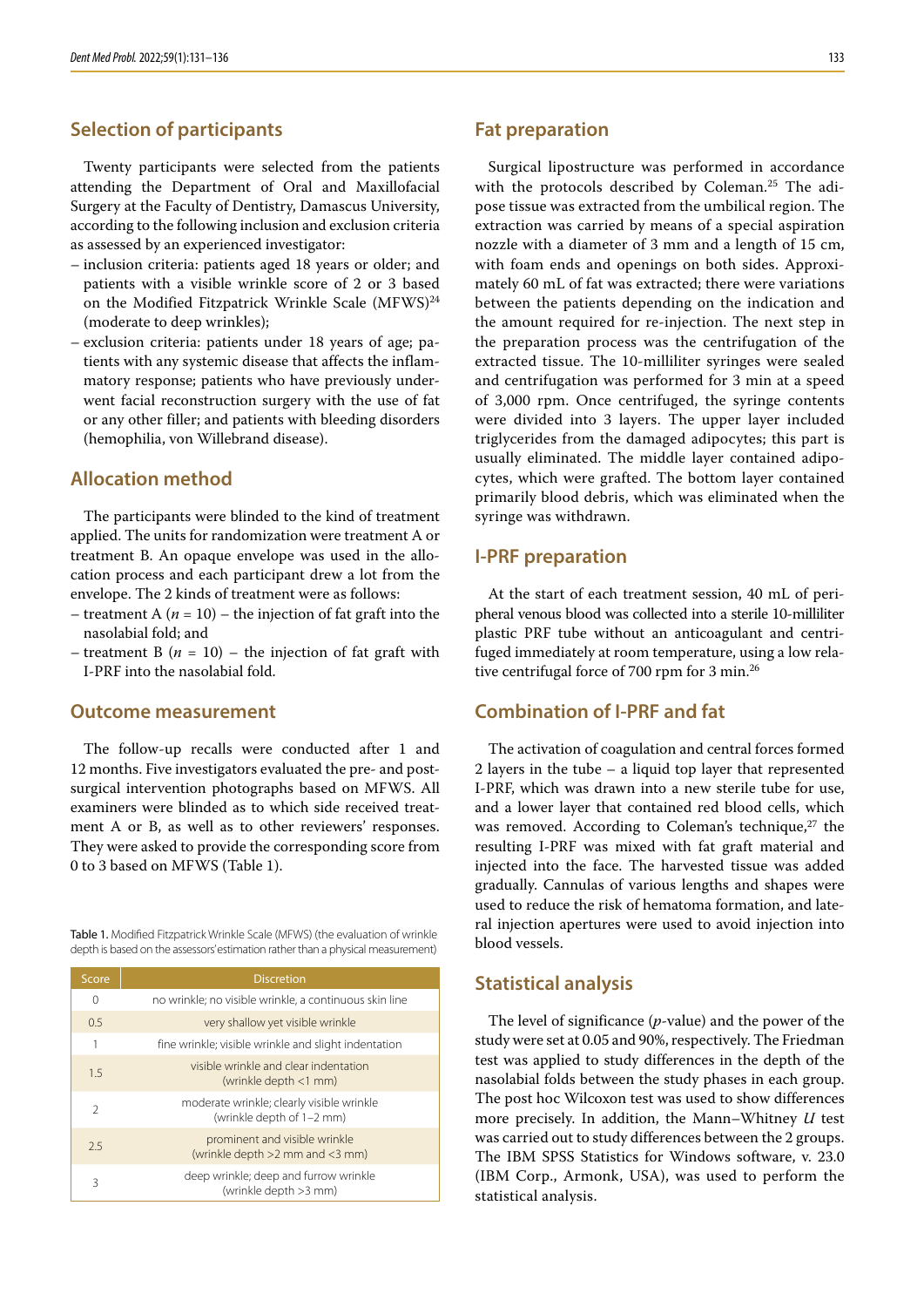# **Results**

The sample consisted of 20 patients. Each patient was randomly assigned into one of the 2 groups: group A (fat graft only); or group B (fat graft with I-PRF). The gender and age of the participants are summarized in Table 2.

Follow-up evaluations were conducted after 1 and 12 months to record the changes in nasolabial fold depth caused by the interventions according to MFWS. The scores of the nasolabial fold depth were recorded for each of the 3 study phases. The study phases corresponded to the assessments made before the intervention (1), 1 month after the intervention (2) and 12 months after the intervention (3). The frequencies of each score for nasolabial fold depth within each group through the study phases are recorded in Table 3.

In order to study differences in nasolabial fold depth between the study phases in each group, the Friedman test was applied. It revealed that there were statistically significant differences between the study phases for each group. Table 4 presents the mean ranks for nasolabial fold depth and the Friedman test results. Pairwise comparisons with the use of the Wilcoxon test revealed that the differences between all the particular phases of the study for both treatment groups were statistically significant (Table 5). When analyzing the mean ranks for nasolabial fold depth shown in Table 4, it can be noticed that the lowest nasolabial fold depth values were recorded in study phase 2. The values were higher 1 year after the intervention, but still lower than those recorded before the intervention.

The Mann–Whitney *U* test was carried out to study differences between the 2 groups. The test showed that 1 year after the intervention, the patients in group A had higher scores for nasolabial fold depth than those in group B;

Table 2. Gender and age of the study participants

| <b>Characteristics</b> | $N = 20$ |
|------------------------|----------|
| Male<br>n(%)           | 2(10)    |
| Female<br>n(%)         | 18(90)   |
| Mean age [years]       | 39.4     |

this difference was statistically significant ( $p = 0.000$ ). This means that the resorption rate of the fat injected was higher in group A in comparison with group B. Conversely, there was no statistically significant difference between the 2 groups regarding nasolabial fold depth 1 month after the intervention  $(p = 0.360)$  (Table 6).

Table 4. Mean ranks for nasolabial fold depth and the Friedman test results

|                    |                  | Mean ranks for nasolabial fold depth |                  |             |            |
|--------------------|------------------|--------------------------------------|------------------|-------------|------------|
| Treatment<br>group | study<br>phase 1 | study<br>phase 2                     | study<br>phase 3 | $x^2$ value | $p$ -value |
| A $(n = 10)$       | 2.85             | 1.00                                 | 2.15             | 18.865      | $0.000*$   |
| $B(n = 10)$        | 3.00             | 1.05                                 | 1 95             | 19538       | $0.000*$   |

\* statistically significant.

Table 5. Wilcoxon test results showing statistically significant differences in nasolabial fold depth between every 2 study phases for both treatment groups

| <b>Treatment</b><br>group | Pairwise comparison<br>of the study phases | <i>p</i> -value |
|---------------------------|--------------------------------------------|-----------------|
|                           | phase 1 vs. phase 2                        | $0.004*$        |
| A                         | phase 1 vs. phase 3                        | $0.011*$        |
|                           | phase 2 vs. phase 3                        | $0.004*$        |
|                           | phase 1 vs. phase 2                        | $0.004*$        |
| B                         | phase 1 vs. phase 3                        | $0.005*$        |
|                           | phase 2 vs. phase 3                        | $0.007*$        |

\* statistically significant.

Table 6. Differences in nasolabial fold depth between the 2 treatment groups for all study phases

|             | Treatment group |      |          |
|-------------|-----------------|------|----------|
| Study phase |                 | B    | p-value  |
|             | 2.85            | 3.00 | 0.110    |
|             | 1.00            | 1.05 | 0.360    |
|             | 2.15            | 1.95 | $0.000*$ |

\* statistically significant.

Table 3. Frequencies of the particular scores assigned to nasolabial fold depth within each treatment group through the study phases

| Study phase | Treatment<br>group | Nasolabial depth scores |     |          |          |                |                |  |              |
|-------------|--------------------|-------------------------|-----|----------|----------|----------------|----------------|--|--------------|
|             |                    | $\Omega$                | 0.5 |          | 1.5      | $\overline{2}$ | /2.5/          |  | <b>Total</b> |
|             | Α                  |                         |     | $\cap$   |          |                | $\overline{4}$ |  | 10           |
|             | <sup>B</sup>       |                         | 0   | $\Omega$ | 0        |                | 4              |  | 10           |
|             | Α                  |                         | 6   | 3        | $\Omega$ | $\overline{0}$ | $\overline{0}$ |  | 10           |
|             | B                  | 5                       |     | $\Omega$ | $\Omega$ | $\overline{0}$ | $\Omega$       |  | 10           |
|             | Α                  |                         |     | $\cap$   |          | 4              | 4              |  | 10           |
|             | <sup>B</sup>       |                         |     |          |          |                |                |  |              |

Study phases: 1 – before the intervention; 2 – 1 month after the intervention; 3 – 12 months after the intervention. Treatment groups: A – fat graft only; B – fat graft with injectable platelet-rich fibrin (I-PRF).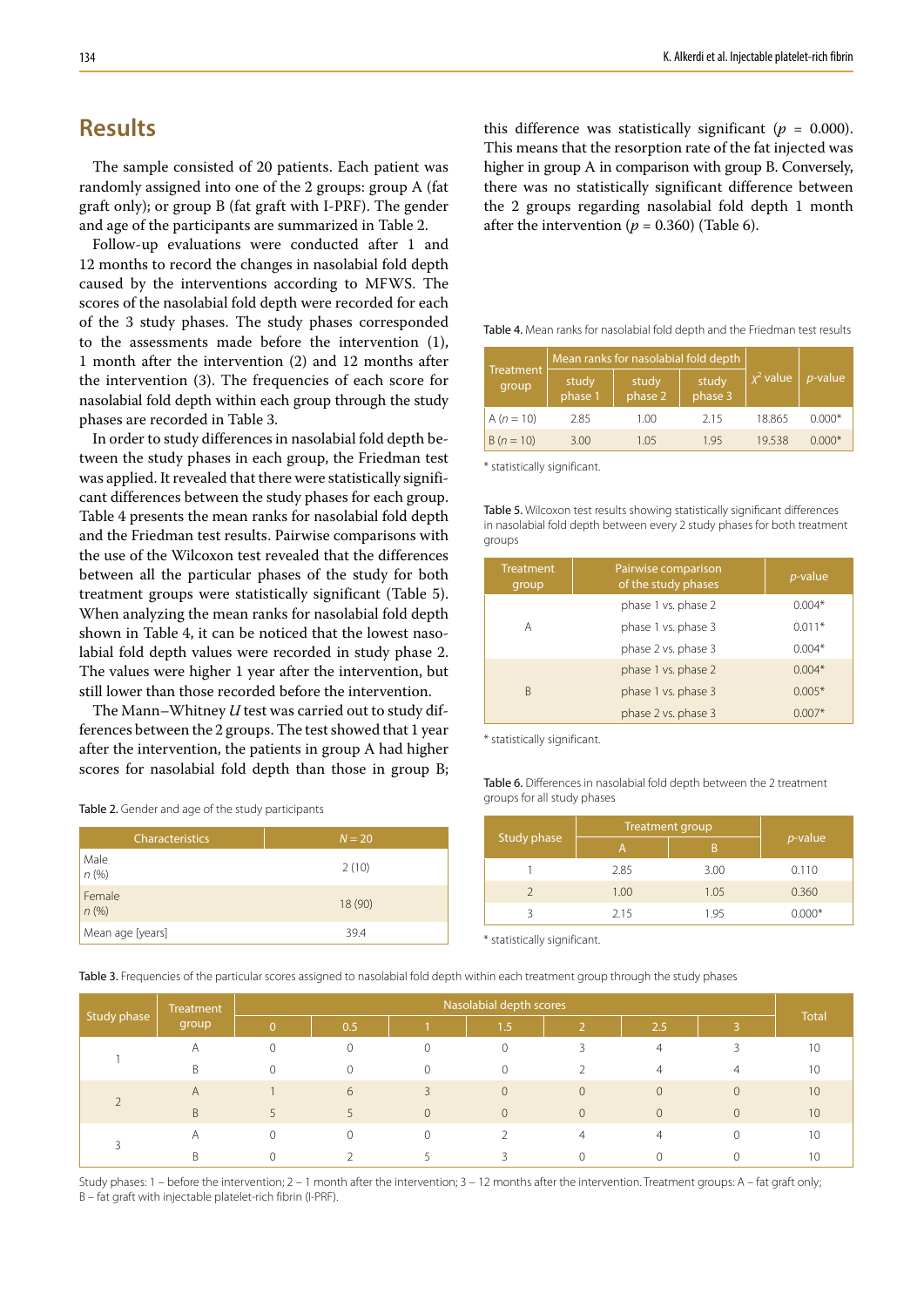# **Discussion**

In this study, the efficacy of I-PRF added to fat graft for nasolabial augmentation was assessed and compared with the conventional fat graft without I-PRF. After 1 month, great enhancement was noted in both groups. However, this improvement was more significant at 1 year after treatment with I-PRF.

Although there are many donor sites from which fat can be obtained, the optimal area has not yet been determined. In this study, the abdomen was selected for fat extraction. This is because it can be considered a safe and easy-to-reach site with abundant fat. Coleman's protocol of fat aspiration was implemented in this study.<sup>27</sup> A special aspiration nozzle with a diameter of 3 mm and a length of 15 cm, with foam ends and openings on both sides was used. According to Simonacci et al., this method has many advantages; it causes the least trauma to the donor site and preserves the viability of the adipose cells.<sup>28</sup>

There are many techniques that can be used for fat preparation. Coleman's protocol is the most common method, according to many studies.<sup>29</sup> The fat syringes were centrifuged for 3 min at a speed of 3,000 rpm. This technique is the easiest one and it aids in preserving the adipose cells.

The fan injection technique was used to inject the fatty tissue. This technique can increase the fat graft surface area and help in providing more blood supply to the graft. Cook et al. noted that injecting fat into a blood-rich area can protect the adipose tissue from subsequent necrosis.<sup>30</sup> A 16-gauge cannula connected to a 1-cubic centimeter syringe was used to inject the graft. This was recommended by Coleman in order to prevent the development of hematoma after injection.3

Platelet-rich fibrin is the effect of the progressive development of platelet-rich matrices, advantageous in terms of positive outcomes of PDGFs on tissue rejuvenation. It varies from other platelet-rich aggregates, such as PRP and plasma rich in growth factors (PRGF) in numerous aspects.<sup>31</sup> The PRF preparation does not necessitate any additives to prevent blood coagulation or activate the platelets. Moreover, the PRF preparation requires a very low centrifugation speed to ensure the successful apprehension of both platelets and regenerative cells, which leads to an increased concentration and a prolonged effect of growth factors. Furthermore, it has been shown that PRF has higher amounts of platelets, fibrin, growth factors, and leukocytes in comparison with PRP and PRGF, leading to a more enhanced growth factor-mediated functional outcome.32

The clinical use of I-PRF for facial rejuvenation has been previously reported in a few studies,  $21,33,34$  but the efficacy of I-PRF added to fat graft in nasolabial augmentation has not yet been studied. Hassan et al. recently reported the efficacy of I-PRF for facial rejuvenation.<sup>35</sup> The injectable form of PRF employed in their study was prepared using shorttime and low-speed centrifugation (3 min at 700 rpm), which is similar to the preparation method used in this study. They demonstrated significant improvement in several skin characteristics, which was mirrored by significant improvement in patient satisfaction, thereby suggesting a benefit for the use of I-PRF for facial skin rejuvenation.<sup>35</sup>

Twelve months after the intervention, the degree of wrinkle relapse on the I-PRF side was lesser as compared to the other side in all patients. This can be attributed to the enrichment of I-PRF with growth factors, especially PDGF, which is considered to be the primary factor in wound healing and angiogenesis in the injected area.<sup>36</sup> Vascular endothelial growth factor is another factor that contributes to angiogenesis by encouraging the development of the basal cell layers of the endothelial tissue.37 The effect of these growth factors on preserving blood supply to the graft could be the main reason for reducing the resorption of the graft in the treatment B group. This is in accordance with the findings of Chasan and Rahban, who reported that the most common reason for the resorption of autogenous fat graft is the impaired blood supply.38

### **Limitations**

One limitation of this study is that the literature lacks research on this topic. Another limitation is that it was a single-center trial with a single ethnic group, so the results cannot be generalized until further multicenter trials with different ethnic groups are available. Finally, the limited treatment area (the nasolabial fold) could be considered yet another limitation.

# **Conclusions**

In summary, this study demonstrated the efficacy of I-PRF in reducing the resorption of fat graft, following facial lipostructure.

### **Trial registration**

The trial was recorded in the German Clinical Trials Register (DRKS – Deutschen Register Klinischer Studien) (ID: DRKS00023758).

#### **Ethics approval and consent to participate**

The study was approved by the institutional ethics committee at the Faculty of Dentistry of Damascus University, Syria. The participants provided informed written consent prior to the investigations.

#### **Data availability**

The datasets generated and/or analyzed during the current study are available from the corresponding author on reasonable request.